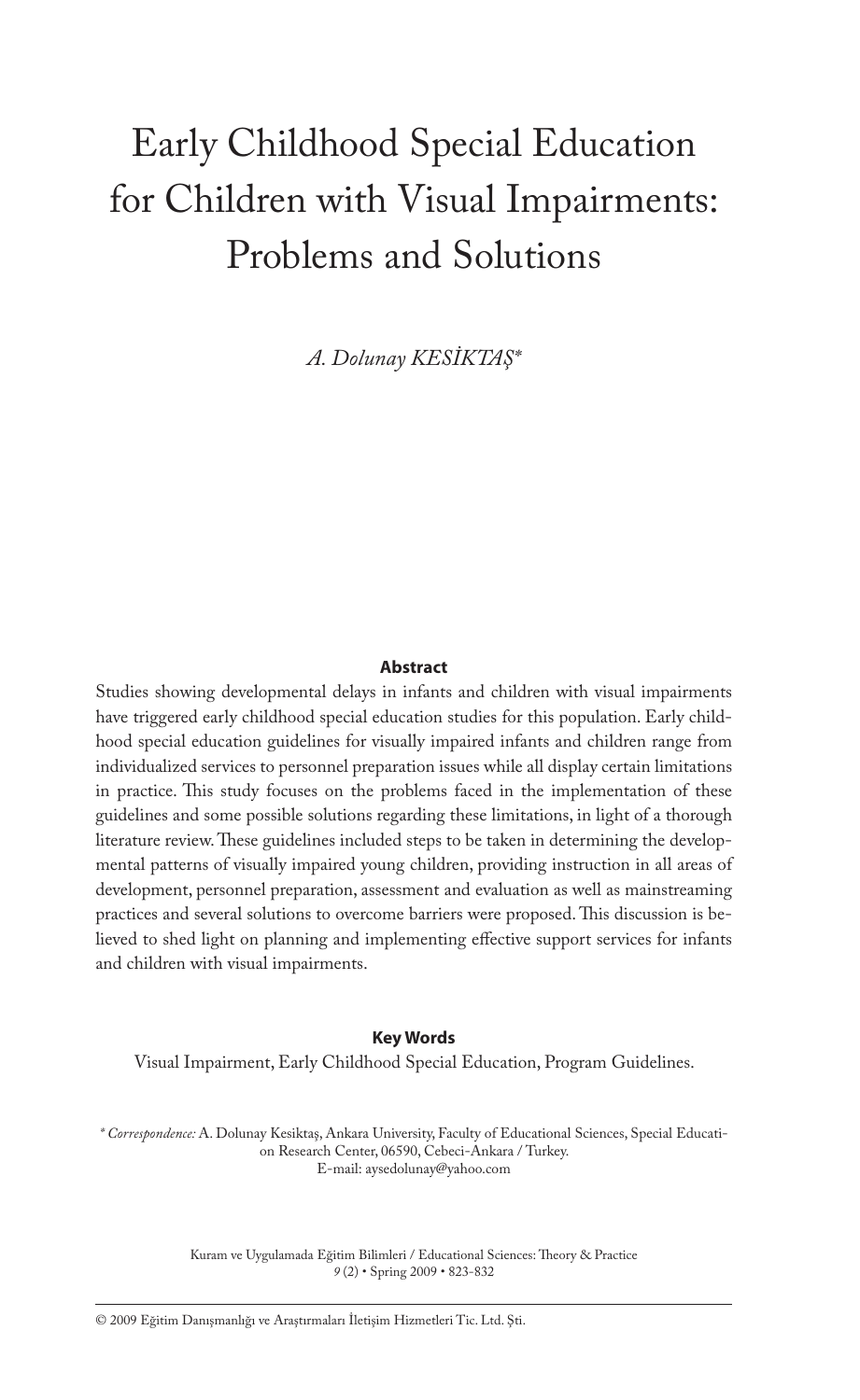Vision plays a major role in all areas of development (Baird, & Mayfield, 1997; Dennison, 2000; Fazzi, Signorini, Bova, Ondei, & Bianchi, 2005). Studies show that children with visual impairments show significant lags in development compared to their peers (Brambring, 2001, 2006, 2007; Celeste, 2005; Ferrell, 1998; Özyürek, 1995; Pogrund, Fazzi, & Lampert, 1996; Salt, Dale, Osborne, & Tadic, 2005; Skellenger, & Hill, 1994; Skellenger, & Rosenblum, 1997; Troster, & Brambring, 1994). Such findings have triggered early childhood special education studies addressing the educational needs of these children (Bardin, 2004) who mostly live in under developed countries (Davidson, & Harrison, 2000), as well as in minority groups in developed countries (Di Stefano, Huebner, Garber, & Smith, 2006). Today, we know that these children have unique educational needs and that services are to be provided as best and quick as possible (Council for Exceptional Children [CEC], 1994). We also know that early intervention is crucial due to perspectives such as the dynamic systems approach (Maida, & Mccune, 1996) and other views on the difference early stimulation and early childhood programs make for these children (Celeste, 2005; Davidson, & Harrison, 2000; Deitz, & Ferrell, 1994; Ferrell, 2000; Miada, & Mccune, 1996; Turnbull, Turnbull, & Wehmeyer, 2007).

The aim of this study is to focus on the limitations early childhood special education services face and propose solutions for overcoming these problems.

## **Early Intervention Guidelines for Children with Visual Impairments**

A number of authors have addressed certain guidelines pertaining to effective early childhood special education programs for visually impaired children (CEC, 1994; Corn, & Hatlen, 1996; Davidson, & Harrison, 2000; Salt et al., 2005). These guidelines mainly point to issues involving children, their families, and service providers such as providing services on an individualized basis, providing instruction on all developmental areas, concentrating on family involvement, using suitable assessment tools and procedures, dealing with mainstreaming issues, and providing professional development opportunities to specialists working in the field. Despite their importance in programs for the visually impaired, studies like Hatton's (2001) have pointed the lack of these guidelines in service delivery.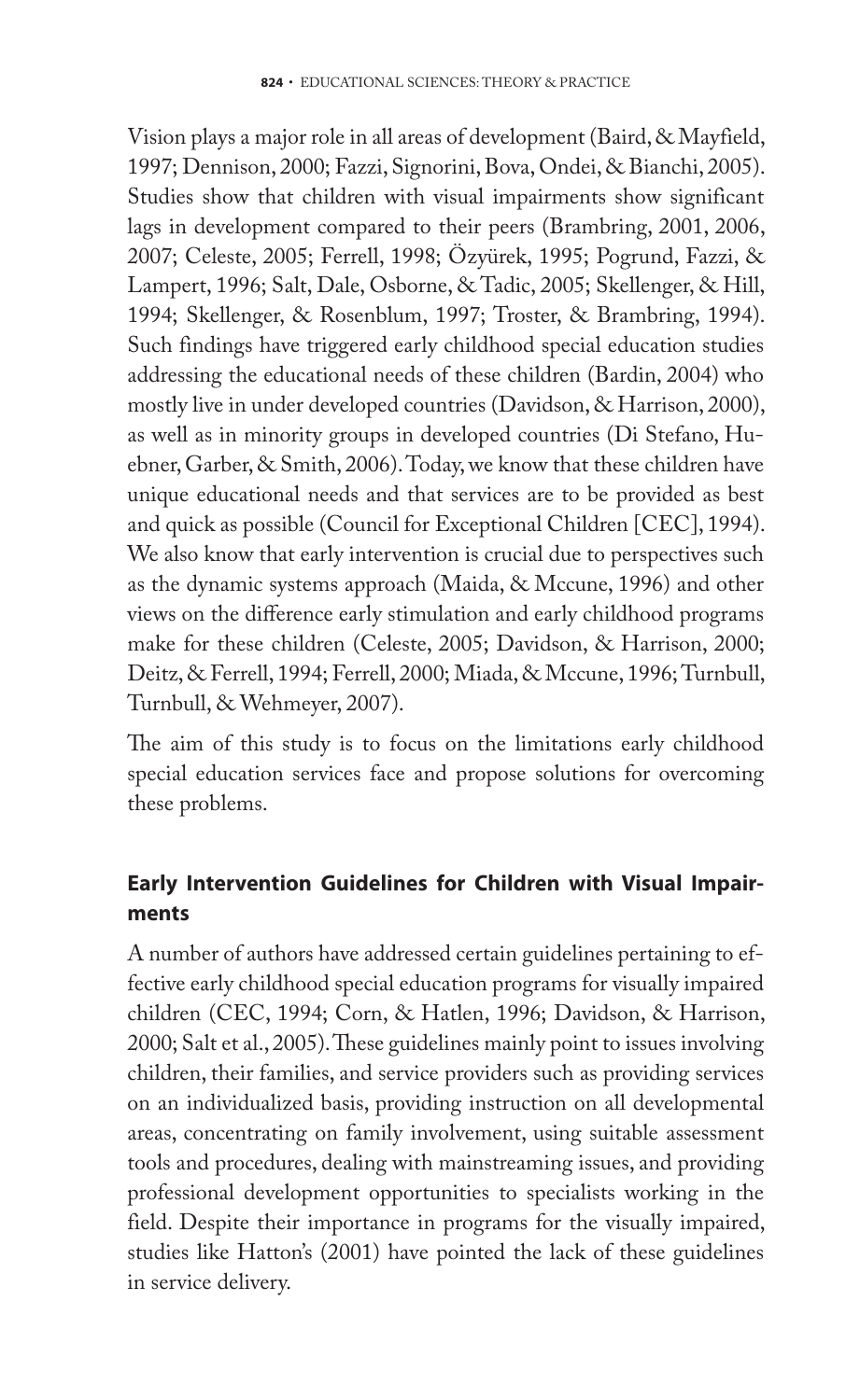The lack of effective service delivery for children with visual impairments calls for a discussion on what route should be taken in the future. The most important areas of concern are discussed below.

# *The Developmental Patterns of Children with Visual Impairments:*

Studies on the developmental patterns of visually impaired young children mainly show significant delays in all developmental areas compared to their peers (Brambring, 2001, 2006, 2007; Celeste, 2005; Özyürek, 1995; Salt et al., 2005; Shon, 1999; Skellenger, & Hill, 1994; Skellenger, & Rosenblum, 1997; Troster, & Brambring, 1994). Nevertheless, a few studies show opposite findings, claiming that these children on average pass through developmental milestones at or around the same time as their peers (Norris, Spaulding & Brodie, 1957 cited in Shon, 1999; Ferrell, 1990 cited in Deitz, & Ferrell, 1994).

Some authors believe that it is nearly impossible to determine the developmental patterns of visually impaired young children due to lack of research and that factors such as the etiology, level, and onset of disability exert critical effects on development (Celeste, 2005; Davidson, & Harrison, 2000). Thus, since early intervention programs are developed on the basis of developmental characteristics of children (Dale, & Salt, 2007), more research is needed to determine the developmental patterns of children with visual impairments.

*The Developmental Domains of Concern:* Early intervention programs for children with visual impairments mostly focus on orientation and mobility, play skills, and daily living skills (Goergen, 1997; Lanners, Piccioni, Fea, & Goergen, 1997). Orientation and mobility is one area that differentiates visual impairment from all other disabilities and is one in which these children seek the most support (Brambring, 2001, 2006; Celeste, 2002; McAllister, & Gray, 2006; McHugh, & Lieberman, 2003). Providing a home environment to children with no obstacles is a key issue for orientation and mobility (Lowry, & Hatton, 2002; Özyürek, 1995; Shon, 1999). It is a critical developmental area for its effects on other areas of development. Therefore, early intervention programs for this group of children need to focus on the development of orientation and mobility skills. As such, orientation and mobility is among the most tackled areas of intervention in developed countries (DeMario, & Caruso, 2001; McAllister, & Gray, 2006).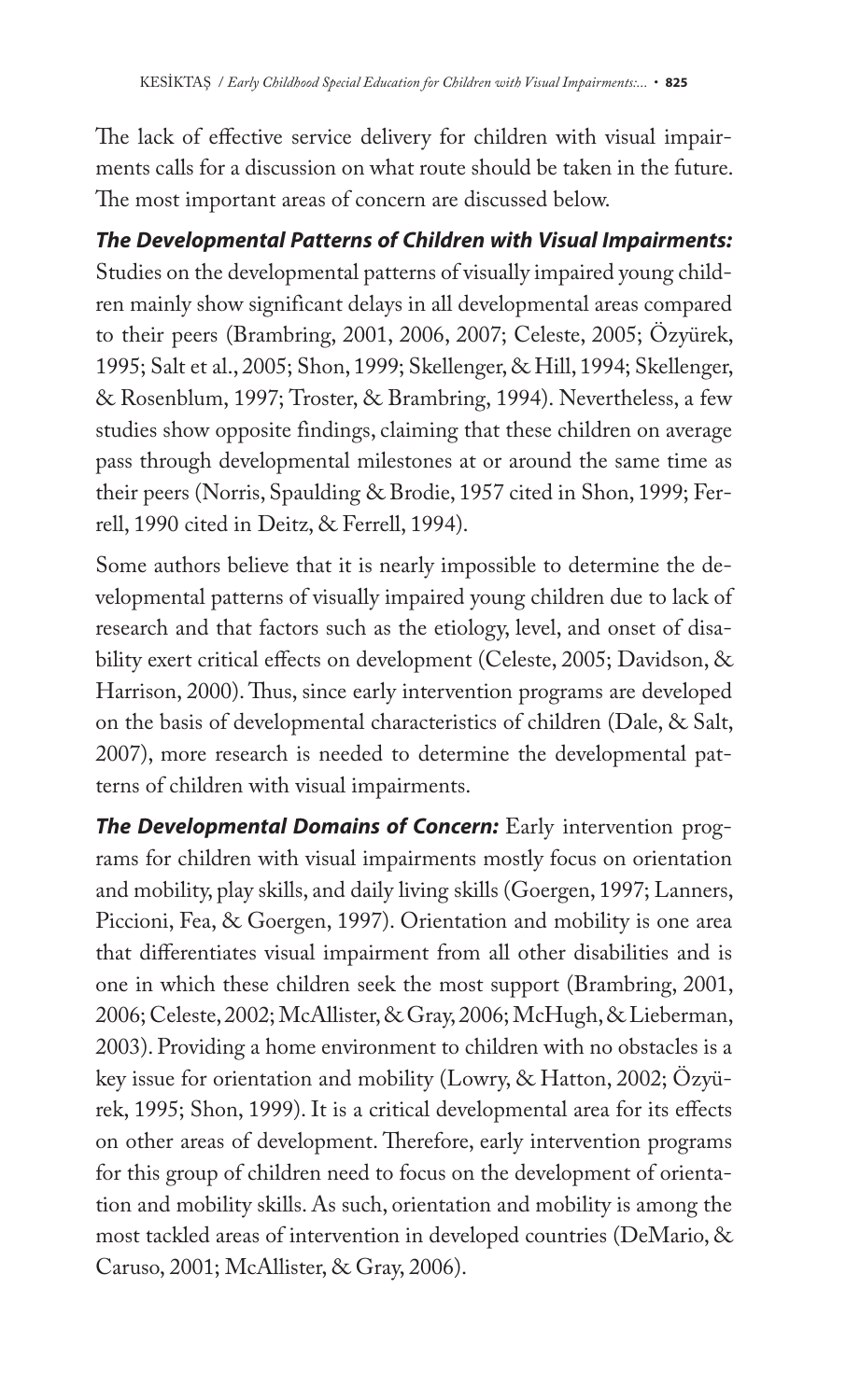Surely, this does not mean that other areas of development should be left behind because research shows that all areas affect one another (Recchia, 1997; Rettig, 1994; Skellenger, & Hill, 1994; Skellenger, & Rosenblum, 1997; Troster, & Brambring, 1994). Thus services should focus on all developmental areas, perhaps with extra emphasis on orientation and mobility.

Parent-Child Interaction: The important role of mother-child interactions and the need to shape early childhood special education accordingly have led visual impairment research towards the issue (Behl, & Akers, 1996; CEC, 1994; Dale, & Salt, 2007; Loots, Devise, & Sermijn, 2003). Several studies found significant relationships between mother expectations and involvement and the development of their visually impaired children (Baird, & Mayfield, 1997; Craig, 1996; Dote-Kwan, 1995; Jacob, 2005, Loots et al., 2003; Recchia, 1998). These studies have at least three implications for early intervention programs for the visually impaired. First, each mother-child dyad has its own dynamics coupled with its unique needs and thus early intervention programs should be tailored to these dynamics and needs. Secondly, mothers should be shown how and when to react to their children in different circumstances in order to meet their children's needs, which is believed to support children in gaining daily living skills. Lastly, the expectations of mothers, as well as other family members should be formed on the basis of the child's best performance in order to help the family create a rich learning environment for the child.

Personnel Preparation: The primary specialties working with children with visual impairments are teachers of the visually impaired and orientation and mobility specialists. Family counselors, speech therapists and physical therapists are among the other service providers for this population. These specialists need to be aware of the developmental patterns of babies and children with visual impairments, the impact of vision on child development and the effects of vision loss on the child, the family and the society. Specialists also require the knowledge and skills for collaborating with families and other service providers, assessing the needs of children and families and working with children with multiple disabilities (CEC, 1994). Studies show that services for young children with visual impairments among developed countries run on a local basis rather than on specific guidelines and that personnel preparation programs and the number of service providers are few in number (Denni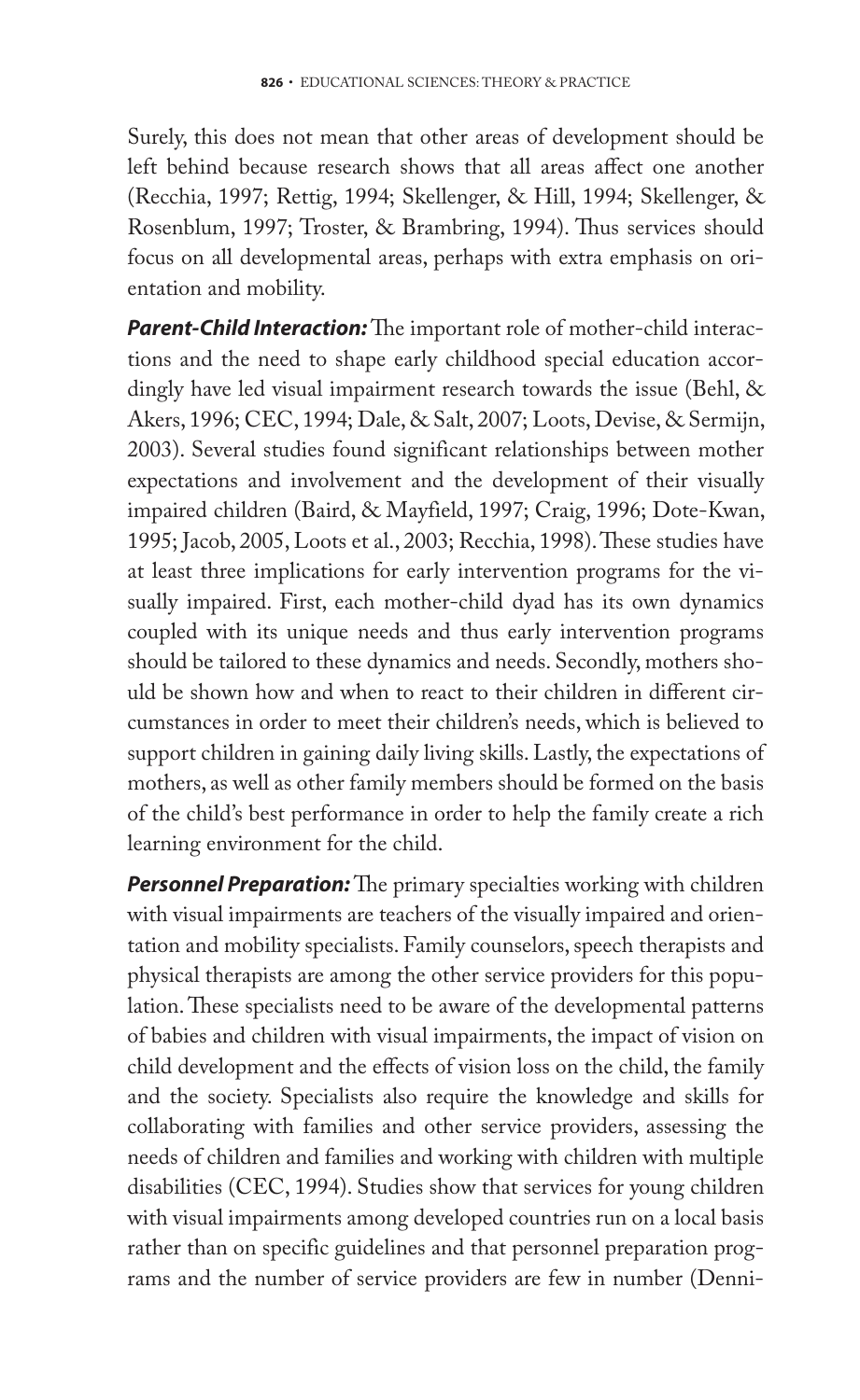son, 2000; Dote-Kwan, Chen, & Hughes, 2001; Gray, 2005; Pogrund et al., 1996; Summers, Leigh, & Arnold, 2006). One way of dealing with personnel issues is providing pre-service and in-service programs through distance education. Studies show that distance education programs are effective in training personnel at both undergraduate and graduate levels (Griffin-Shirley, Almon, & Kelley, 2002; Walker, & Bozeman, 2002). Therefore, alternative models such as distance education should be considered in preparing personnel to work in early childhood special education programs for children with visual impairments.

*Developmental Assessment:* Developmental assessment is another area of concern in providing services to children with visual impairments (Brambring, & Troster, 1994). According to U.S. laws, the assessment tools should not by their characteristics, inhibit children's performance. Literature, on the other hand, shows that such tools lack in number and quality.

Some of the widely used assessment tools for children with visual impairments are the Reynell-Zinkin Developmental Scales (Fazzi et al., 2005) and the BOS-BLIND (Brambring, & Troster, 1994), which have been criticized for their psychometric properties (Brambring, & Troster, 1994; Dale, & Salt, 2007; Vervloed, Hamers, van Mens-Weisz, & de Vosse, 2000). The assessment of functional vision also displays certain downfalls (Vervloed, Ormel, & Schiphorst, 2001; Hatton, 2001). The main reason for this seems to be the verbal and nonverbal responses needed to assess functional vision, which may be very difficult to get from children under 18 months (Pogrund et al., 1996). Thus, there is a need for developing valid and reliable assessment tools for young children with visual impairments in all developmental areas as well as functional vision.

*Mainstreaming:* It is the main aim of education to help the visually impaired become a part of society beginning from the early years of life, which results in the need to analyze preschool mainstreaming practices. Mainstreaming can best be practiced in environments "natural" to children with and without visual impairments. Richert's (2007) discussion in this matter is interesting for he believes that the laws do not fit with the term "natural environment" in education. He states that according to the law, natural environments are to be the least restrictive ones but that most mainstreaming practices lack the necessary physical and social conditions that make the environment natural for these children. He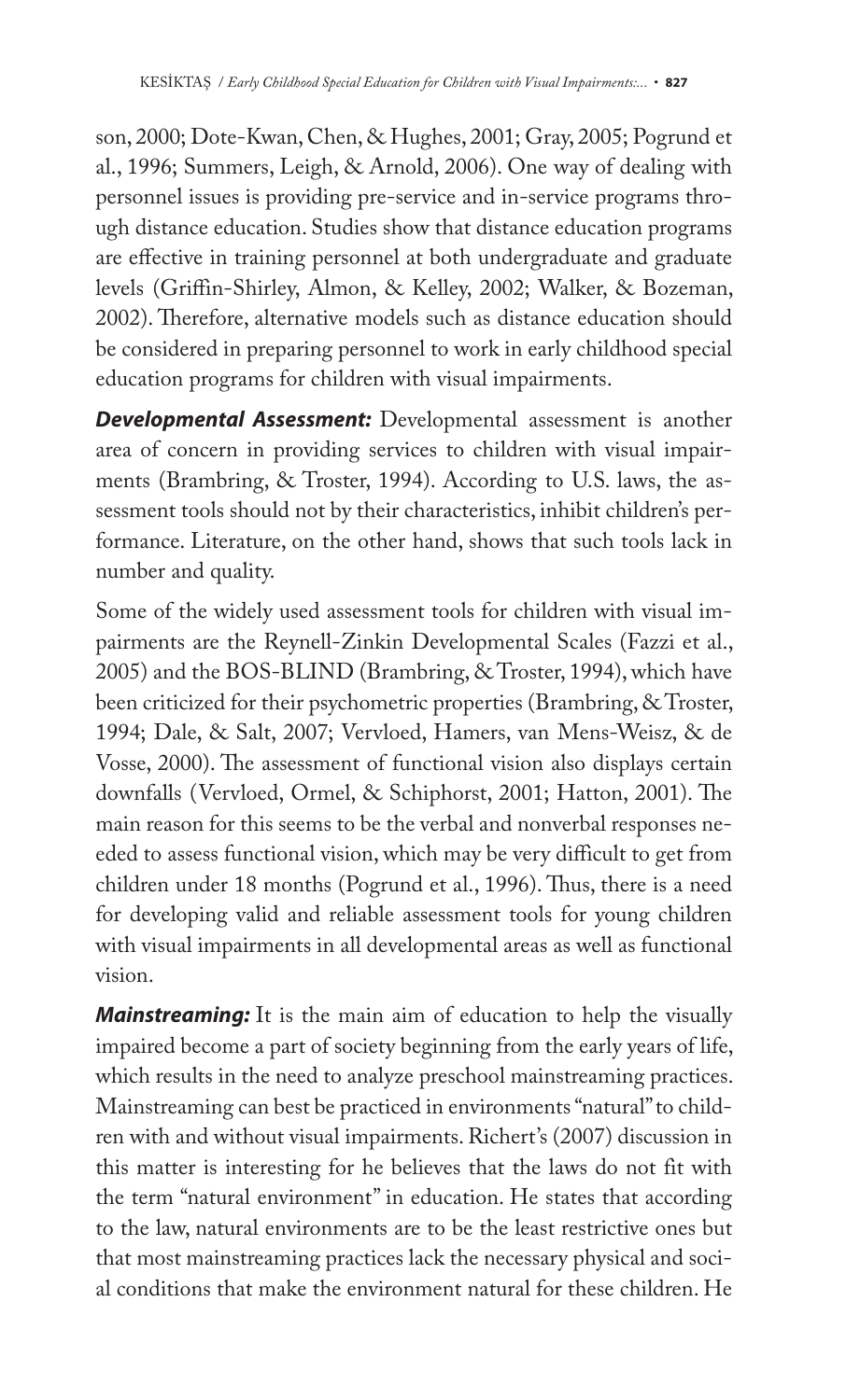adds that, if this is so, perhaps a separate school for the visually impaired children where the conditions are met may be much better for these children (Richert, 2007). Parallel with Richert, Chen (1999) believes that laws leave parents with only limited options to place their children in natural environments. These views show that mainstreaming needs time and effort to be successful and these practices should be questioned on the basis of arguments such as Richert's. The positive consequences of such efforts can be seen in the literature (D'Allura, 2002; Ek, Fernell, & Jacobson, 2005; McGaha, & Farran, 2001).

## **Early Childhood Special Education for Children with Visual Impairments in Turkey**

A number of efforts for the visually impaired are currently taking place in Turkey but the main problem seems to be the lack of research and practice in the area of early childhood special education. Research is very limited due to lack of university programs (Gazi Üniversitesi Eğitim Bilimleri Enstitüsü, 2004) and practice takes place only at a few special education schools in some of the metropolitans. There isn't any research to date that has questioned the efficacy of these programs. Thus, more research and practice are needed for the early intervention of children with visual impairments in Turkey.

### **Conclusion**

This study focused on the factors that are considered critical for the early education of children with visual impairments. According to this review, effort is needed in the area of determining the developmental patterns of children with visual impairments in order to tailor programs to each child's and family's needs. Secondly, programs should be designed to cover all developmental areas with an emphasis on orientation and mobility skills and parent-child interaction. An equally important factor is developing sound assessment tools to determine the developmental characteristics of children with visual impairments, since valid and reliable measurement will lead to better program planning and implementation. There is also a personnel issue where the field seeks more specialists with the necessary knowledge and skills to work with children with visual impairments and their families. Increasing the concept of collaboration among team members should be a center is-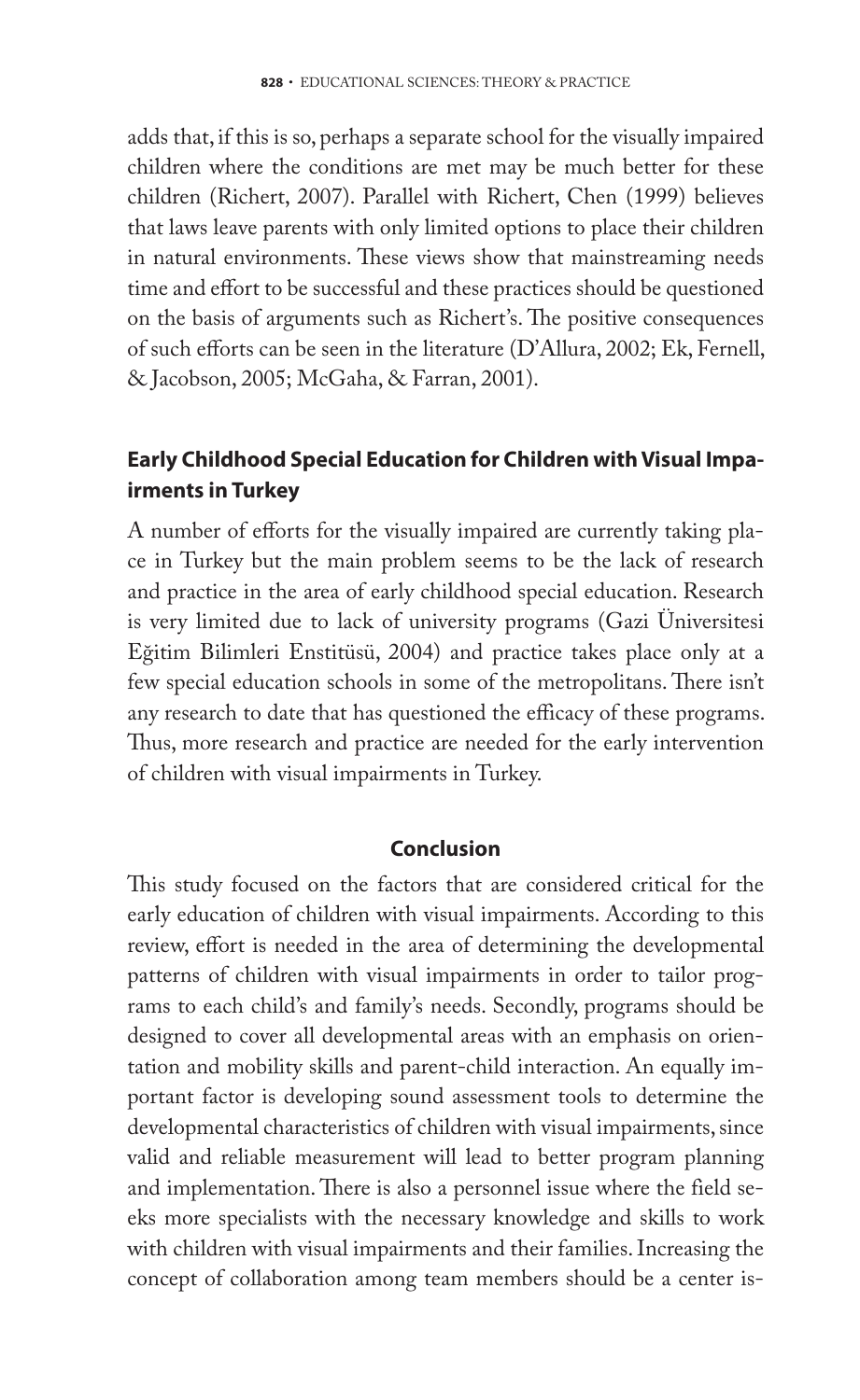sue in personnel preparation programs using alternative models such as distance education. Mainstreaming is another issue to be considered in the field of visual impairment and more work is needed to address the conditions that make the environment natural for these children. It is noteworthy to say that all findings related to these factors should be based on empirical evidence. Last, but not least, one should keep in mind that program effectiveness is closely linked with the belief of all stakeholders that children with visual impairments can grow and learn just like their peers.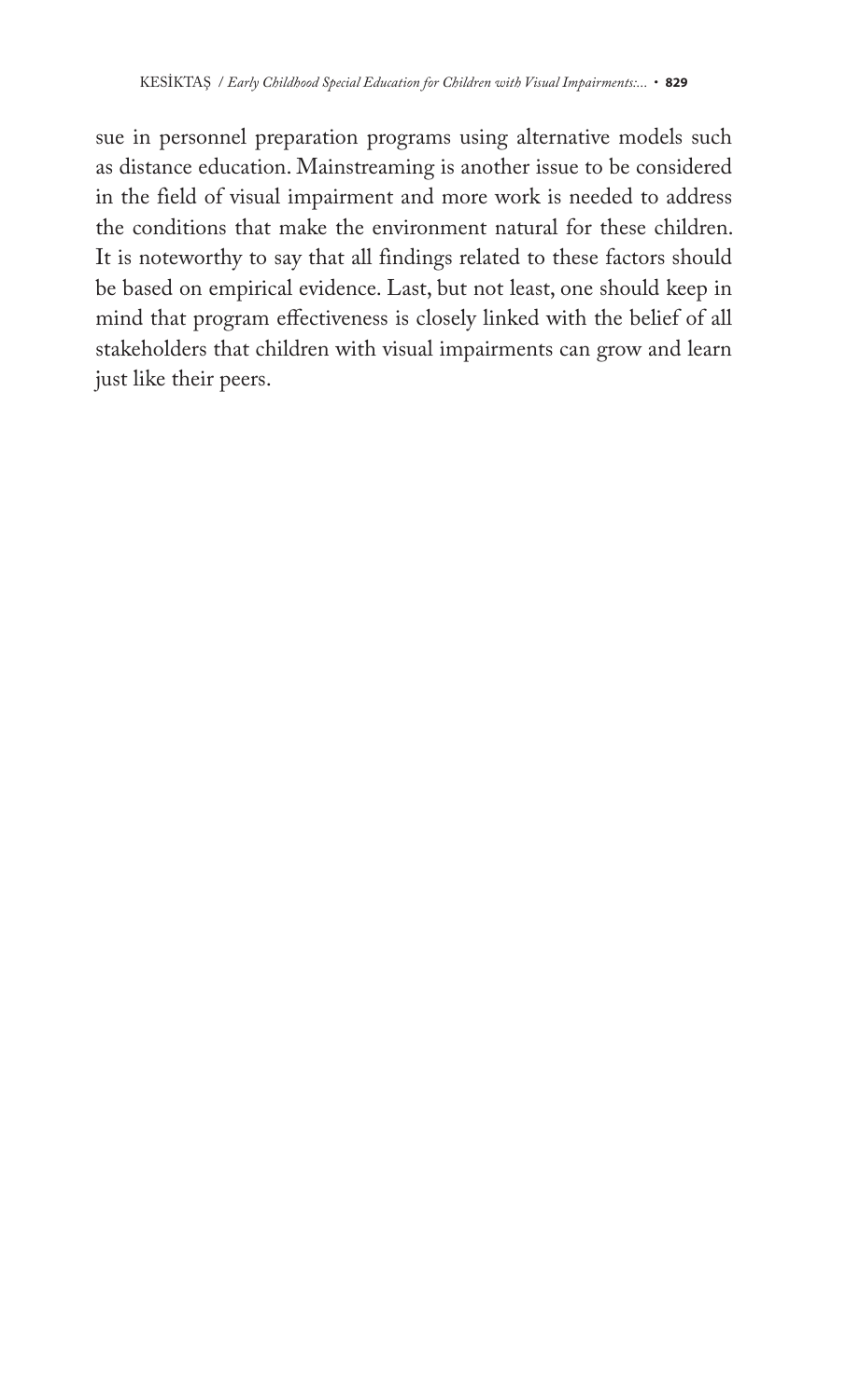### **References/Kaynakça**

Baird, S. M., & Mayfield, P. (1997). Mothers' interpretations of the behavior of their infants with visual and other impairments during interactions. *Journal of Visual Impairment & Blindness*, *91*(5), 467-483.

Bardin, J. (2004). Early focus: Working with young children who are blind or visually impaired and their families. *RE:view*, *35*(4), 185-187.

Behl, D. D., & Akers, J. F. (1996). Do mothers interact differently with children who are visually impaired? *Journal of Visual Impairment & Blindness*, *90*(6), 501-511.

Brambring, M. (2001). Motor activity in children who are blind or partially sighted. *Visual Impairment Research*, *3*(1), 41-51.

Brambring, M. (2006). Divergent developmental of gross motor skills in children who are blind or sighted. *Journal of Visual Impairment & Blindness*, *100*(10), 620-634.

Brambring, M. (2007). Divergent developmental of manual skills in children who are blind or sighted. *Journal of Visual Impairment & Blindness, 101*(4), 212-225.

Brambring, M., & Troster, H. (1994). The assessment of cognitive development in blind infants and preschoolers. *Journal of Visual Impairment & Blindness*, *88*(1), 9-18.

Celeste, M. (2002). A survey of motor development for infants and young children with visual impairments. *Journal of Visual Impairment & Blindness*, *96*(3), 169-174.

Celeste, M. (2005). Impact of twin-to-twin transfusion syndrome, preterm birth and vision loss on development. *Journal of Visual Impairment & Blindness*, *99*(9), 535-548.

Chen, D. (1999). Center – based programs for infants with visual impairments and their families: "Natural" or "unnatural" learning environments? *Journal of Visual Impairment & Blindness*, *93*(6), 390-391.

Council for Exceptional Children (CEC). (1994). Family-focused services for infants and young children with visual handicaps. *RE:view*, *25*(4), 184-189.

Corn, A. L., & Hatlen, P. (1996). Developing the national agenda for the education of children and youths with visual impairments, including those with multiple disabilities. *RE:view*, *28*(1), 5-17.

Craig, C. J. (1996). Family support of the emergent literacy of children with visual impairments. *Journal of Visual Impairment & Blindness*, *90*(3), 194-200.

Dale, N., & Salt, A. (2007). Early support developmental journal for children with visual impairment: The case for a new developmental framework for early intervention. *Child Care, Health and Development*, *33*(6), 684-690.

D'Allura, T. (2002). Enhancing the social interaction skills of preschoolers with visual impairments. *Journal of Visual Impairment & Blindness, 96*(8), 576-584.

Davidson, P., & Harrison, G. (2000). The effectiveness of early intervention for children with visual impairments. In M.J. Guralnick (Ed.), *The effectiveness of early intervention* (pp. 483-495). Baltimore: Paul H. Brookes Publishing Co.

Deitz, S. J., & Ferrell, K.A. (1994). Project PRISM: A national collaborative study on the early development of children with visual impairments. *Journal of Visual Impairment & Blindness*, *88*(5), 470-472.

DeMario, N. C., & Caruso, M. B. (2001). The expansion of outreach services at specialized schools for students with visual impairments. *Journal of Visual Impairment & Blindness, 95*(8), 488-491.

Dennison, E. M. (2000). The VIISA Project: A model national in-service training program for infants and young children with visual impairments. *Journal of Visual Impairment & Blindness, 94*(11), 695-705.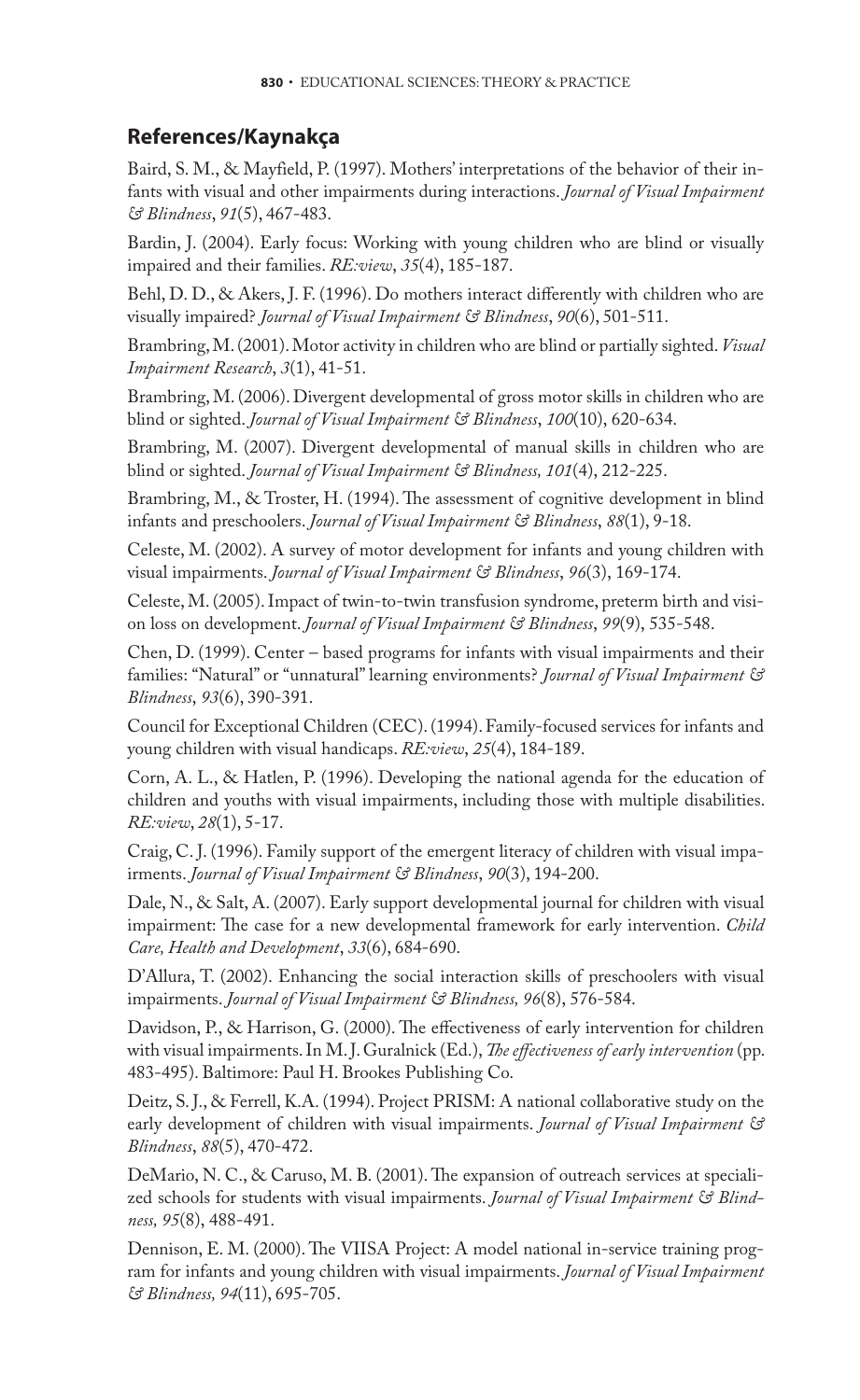Di Stefano, A. F., Huebner, K. M., Garber, M., & Smith, A. J. (2006). Community services, needs and resources in visual impairment: A 21st century public health perspective. *Journal of Visual Impairment & Blindness, 100*(Special Supplement), 793-805.

Dote-Kwan, J. (1995). Impact of mothers' interactions on the development of their young visually impaired children. *Journal of Visual Impairment & Blindness*, *89*(1), 46-58.

Dote-Kwan, J., Chen, D., & Hughes, M. (2001). A national survey of service providers who work with young children with visual impairments. *Journal of Visual Impairment & Blindness, 95*(6), 325-337.

Ek, U., Fernell, E., & Jacobson, L. (2005). Cognitive and behavioural characteristics in blind children with bilateral optic nerve hypoplasia. *Acta Paediatrica*, *94*, 1421-1426.

Fazzi, E., Signorini, S.G., Bova, S.M., Ondei, P., & Bianchi, P.E. (2005). Early intervention in visually impaired children. *International Congress Series*, *1282*, 117-121.

Ferrell, K. A. (1998). Project PRISM: A longitudinal study of developmental patterns of children who are visually impaired. Final report. (Grant H023C10188, US Dept. of Education, Field-initiated research, CFDA 84.023). Greeley, CO: University of Northern Colorado.

Ferrell, K.A. (2000). Growth and development of young children. In M.C. Holbrook & A.J. Koenig (Eds.), *Foundations of Education Volume I: History and theory of teaching children and youths with visual impairments* (2nd Ed.) (111-134). New York: AFB Press.

Gazi Üniversitesi Eğitim Bilimleri Enstitüsü. (2004). *Dersler ve içerikleri*. http://egtbil. gazi.edu.tr adresinden 20 Nisan 2009 tarihinde edinilmiştir.

Goergen, E. (1997). Italy: Early intervention with visually impaired children with additional handicaps. *Journal of Visual Impairment and Blindness*, *91*(1), 89-92.

Gray, C. (2005). Training and the early years professional: Understanding visual impairment. *International Journal of Early Years Education*, *13*(1), 1-12.

Griffin-Shirley, N., Almon, P., & Kelley, P. (2002). Visually Impaired Personnel Preparation Program: A collaborative distance education model. *Journal of Visual Impairment & Blindness, 96*(4), 233-244.

Hatton, D. D. (2001). Model registry of early childhood visual impairment: First – year results. *Journal of Visual Impairment & Blindness*, *95*(7), 418-433.

Jacob, N. (2005). Educating children with visual impairments in rural South India: Examining maternal belief profiles. *Disability & Society*, *20*(3), 277-291.

Lanners, J., Piccioni, A., Fea, F., & Goergen, E. (1999). Early intervention for children with cerebral visual impairment: Preliminary results. *Journal of Intellectual Disability Research*, *43*(1), 1-12.

Loots, G., Devise, I., & Sermijn, J. (2003). The interaction between mothers and their visually impaired infants: An intersubjective developmental perspective. *Journal of Visual Impairment & Blindness*, *97*(7), 403-417.

Lowry, S. S., & Hatton, D. D. (2002). Facilitating walking by young children with visual impairments. *RE: view, 34*(3), 125-133.

Maida, S. O., & Mccune, L. (1996). A dynamic systems approach to the development of crawling by blind and sighted infants. *RE:view*, *28*(3), 119-134.

McAllister, R., & Gray, C. (2006). Low vision: Mobility and independence training for the early years child. *Early Child Development and Care*, *PrEview article,* 1-14. Retrieved November, 15, 2007 from: http://dx.doi.org/10.1080/03004430600594096

McGaha, C. G., & Farran, D. C. (2001). Interactions in an inclusive classroom: The effects of visual status and setting. *Journal of Visual Impairment & Blindness*, *95*(2), 80-94.